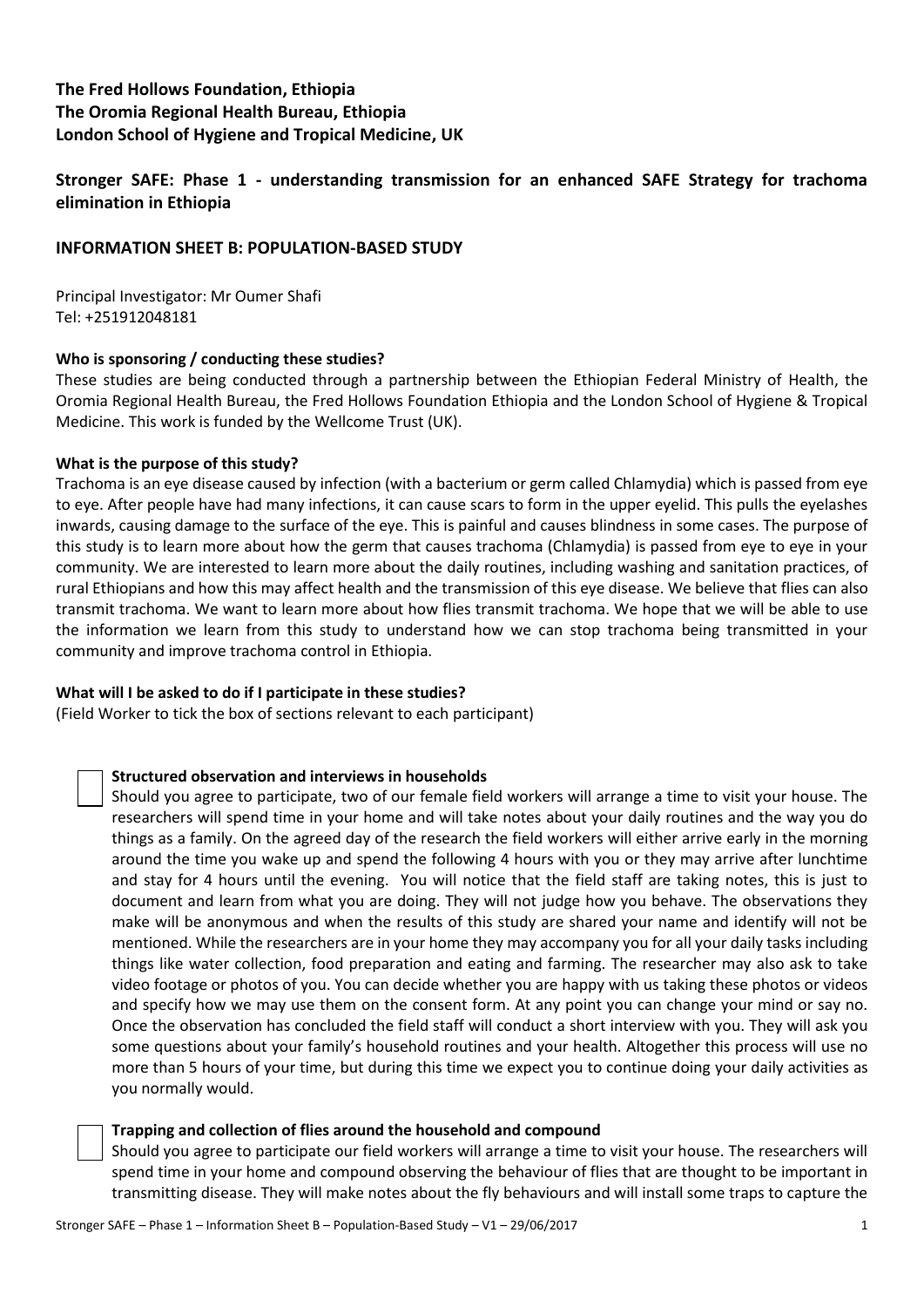flies to study in the laboratory. On the agreed day of the research the field workers will either arrive early in the morning around the time you wake up and spend the following 4 hours with you or they may arrive after lunchtime and stay for 4 hours until the evening. You will notice that the field workers are taking notes, this is just to document and learn from what you are doing. The observations they make will be anonymous and when the results of this study are shared your name and identify will not be mentioned. While the researchers are in your home they will accompany you for all your daily tasks including things like water collection, food preparation and eating and farming to observe the flies around the household and compound. The researcher will also ask to take video footage of you, focused on your face, to record the fly behaviour. We will catch flies as they leave your face. We will also catch flies in the compound using different types of traps to count the numbers present and assess the fly responses to different odours and lures. You can decide whether you are happy with us taking these photos or videos and specify how we may use them on the consent form. At any point you can change your mind or say no. Altogether this process will use no more than a four hours of your time but during this time we expect you to be able to continue doing things as you normally would.

#### **Swabbing of surfaces and cloths in the household**

Should you agree to participate, our field workers will arrange a time to visit your house. To find out whether the trachoma germ (Chlamydia) is present on surfaces that we think are important in the transmission of trachoma, we will collect swabs to test for Chlamydia from surfaces and fabrics in your household and compound. These swabs will be tested in laboratories in Ethiopia and the UK.

#### **Eye examination with digital photographs and conjunctival (eyelid) swabs**

Should you agree to participate, our field workers will arrange a time to visit your house. To find out whether the trachoma is present in your household, we would like to examine the eyes of all members of your household. We will take a photo of each eye that we examine using a special camera. We will also take two samples (with cotton swabs) to test for the presence of the trachoma germ (Chlamydia). These swabs will be tested in laboratories in Ethiopia and the UK. The eye examination is a little uncomfortable but will not harm eyes in any way. The examination takes only a few moments to complete. There are no risks associated with taking swab samples. This examination has been carried out in many countries including Ethiopia without problem.

#### **Swabs of hands and faces of household members**

Should you agree to participate, our field workers will arrange a time to visit your house. To find out whether the trachoma is present in your household, we would like to take some swabs (cotton swabs) from hands and faces of members of your family to look for the presence of the trachoma germ (Chlamydia). We will also take photos of your hands and faces. These swabs will be tested in laboratories in Ethiopia and the UK. Collecting swabs from hands and faces will not harm you or your family in any way; it is not uncomfortable and does not cause any pain. The swabs take only a few moments to collect. There are no risks associated with taking swab samples.

#### **General Information**

#### **Where are these studies taking place?**

This research is taking place in communities in Oromia. Around 200 households will participate in this study.

#### **Your participation is VOLUNTARY**

Study staff will help you understand this form and answer your questions. You are free to choose whether you want to participate or not. If you feel uncomfortable with the researcher being in your house or watching what you do then you should inform us. You can withdraw from any part of the study at any time, for any reason. If you do agree, you are still free to withdraw participation at any time without any consequences to you or your family; should you withdraw from the study, you will continue to obtain the regular benefits of any health care services you normally get at the clinic.